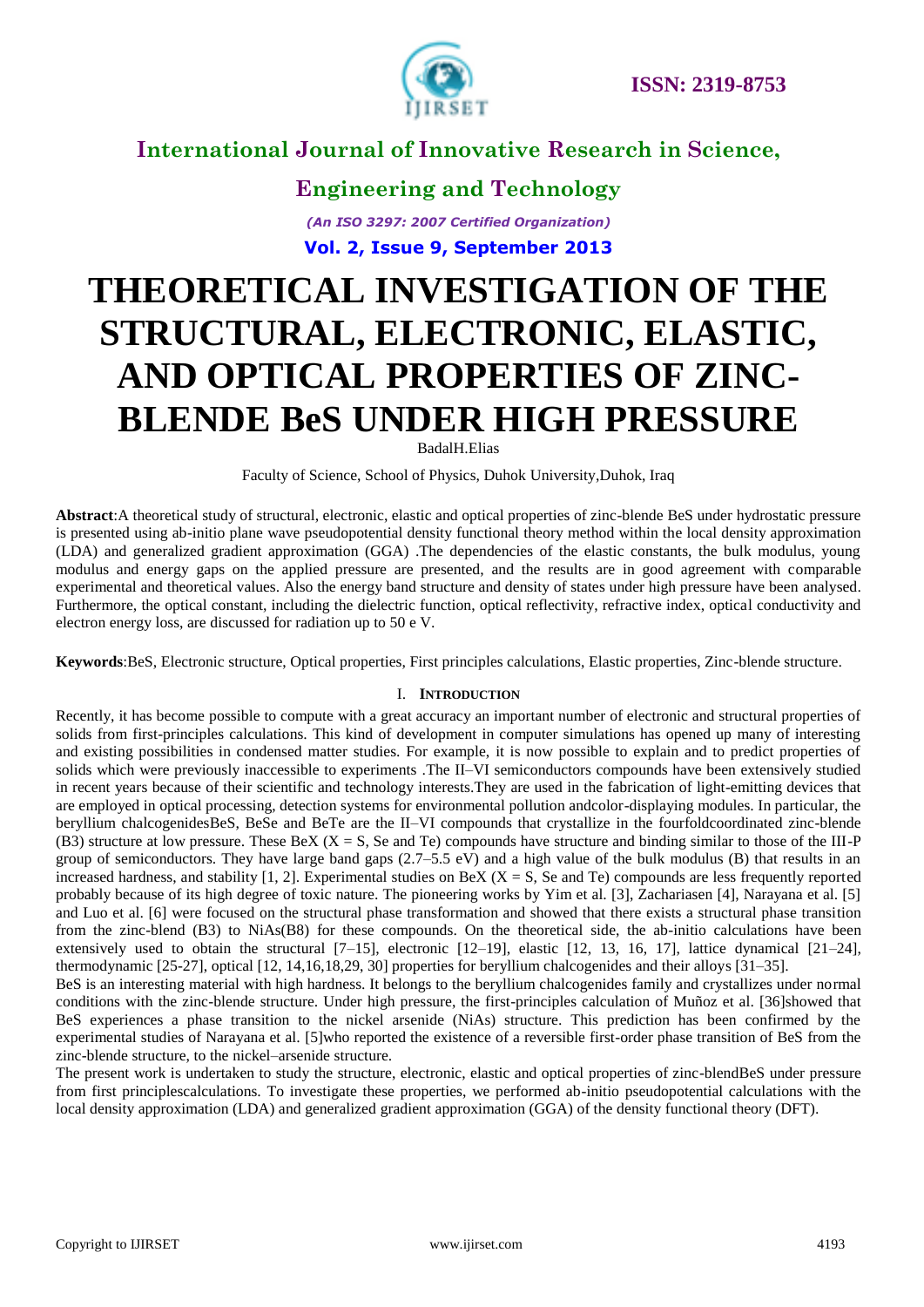

## **Engineering and Technology**

*(An ISO 3297: 2007 Certified Organization)*

### **Vol. 2, Issue 9, September 2013**

The rest of the paper is organized as follows. In Section II, we brieflydescribe the theoretical method used in the presentwork. Results and discussion are presented in Section III. A summary of the work is given in Section IV.

### II. **THEORETICAL METHOD**

### *A. Total energy electronic structure calculations*

The calculations were performed using the Cambridge Series of Total Energy Package (CASTEP) [37-42] code in the framework of density functional theory DFT using Vanderbilt-type ultra-soft pseudopotential [39]for the electron-ion interactions. The exchange-correlational potential of Ceperley and Alder [40] as parameterized by Perdew and Zunger [41] (CAPZ) in local densityapproximation (LDA), and the generalized gradient approximation (GGA) schemes of Perdew-Burke-Ernzerhof [42] (PBE). The electronic wave functions are expanded in a plane wave basis set with cut-off energy of 250 eV. Pseudo-atom calculations are performed for S  $3s^23p^4$  and Be  $2s^2$ . For the Brillion-zone k-point sampling, we use the Monkhorst-Pack mesh with  $4 \times 4 \times 4$  k-points. These parameters are sufficient in leading to well converged total energy, geometrical configurations and elastic stiffness coefficients.

Geometry optimization was conducted using convergence thresholds of  $1\times10^{-5}$ eV atom<sup>-1</sup> for the total energy, 0.03 eVÅ<sup>-1</sup> for the maximum force, 0.05 GPa for maximum stress and 0.001Å for maximum displacement.

#### *B. Elastic constants*

The elastic constants of solids provide a link between the mechanical and dynamical behaviors of crystals, and give important information concerning the nature of the forces operating in solids. For a cubic lattice, there are three independent components,  $C_{11}$ ,  $C_{12}$  and  $C_{44}$ . Therefore, we need only a set of three equations to calculate these three constants. This implies that only three types of strain must be applied to the crystal structure. The equation of state directly yields the behavior under isotropicvolumetric strain and hence it can be used to determine the bulk modulusB,of the crystals. For a cubic crystal, the bulk modulus is defined as  $B = (C_{11} + 2C_{12})/3$  [43].

A second relationship between  $C_{11}$  and  $C_{12}$  can be obtained by applying a volume conserving tetragonal strain tensor. The shear elastic constant,  $C_s = (C_{11} - C_{12})/2$ , the strain tensor is given by [49].

|  | $\varepsilon = \begin{pmatrix} \delta & 0 & 0 \\ 0 & -\delta & 0 \\ 0 & 0 & \delta^2/(1-\delta^2) \end{pmatrix}$ |
|--|------------------------------------------------------------------------------------------------------------------|

Here,  $\delta$  is the deformation parameter. Under the tetragonal shear strain. The total energy of the system is given by; (2)  $E(\delta) = E_0 + 2C_s V_0 \delta^2 + O(\delta^4)$ 

Here,  $E_0$  is the energy of unstrained state,  $C_s$  is the cubic shear constant and  $V_0$  is the zero strain volume. A parabolic fit to the strain energy versus strain  $\delta^2$  yields the value of shear elastic constant. The strain tensor:

$$
\varepsilon = \begin{pmatrix} 0 & \delta/2 & 0 \\ \delta/2 & 0 & 0 \\ 0 & 0 & \delta^2/(4-\delta^2) \end{pmatrix}
$$
 (3)

was applied to determine the pure shear elastic constant,  $C_{44}$ , it yields the total energy.

$$
E(\delta) = E_0 + \frac{1}{2} C_{44} V_0 \delta^2 + O(\delta^4)
$$
\n(4)

Kleinmann parameter, which is an important parameter describing the relative positions of the cation and anion sublattices. is given by [49]: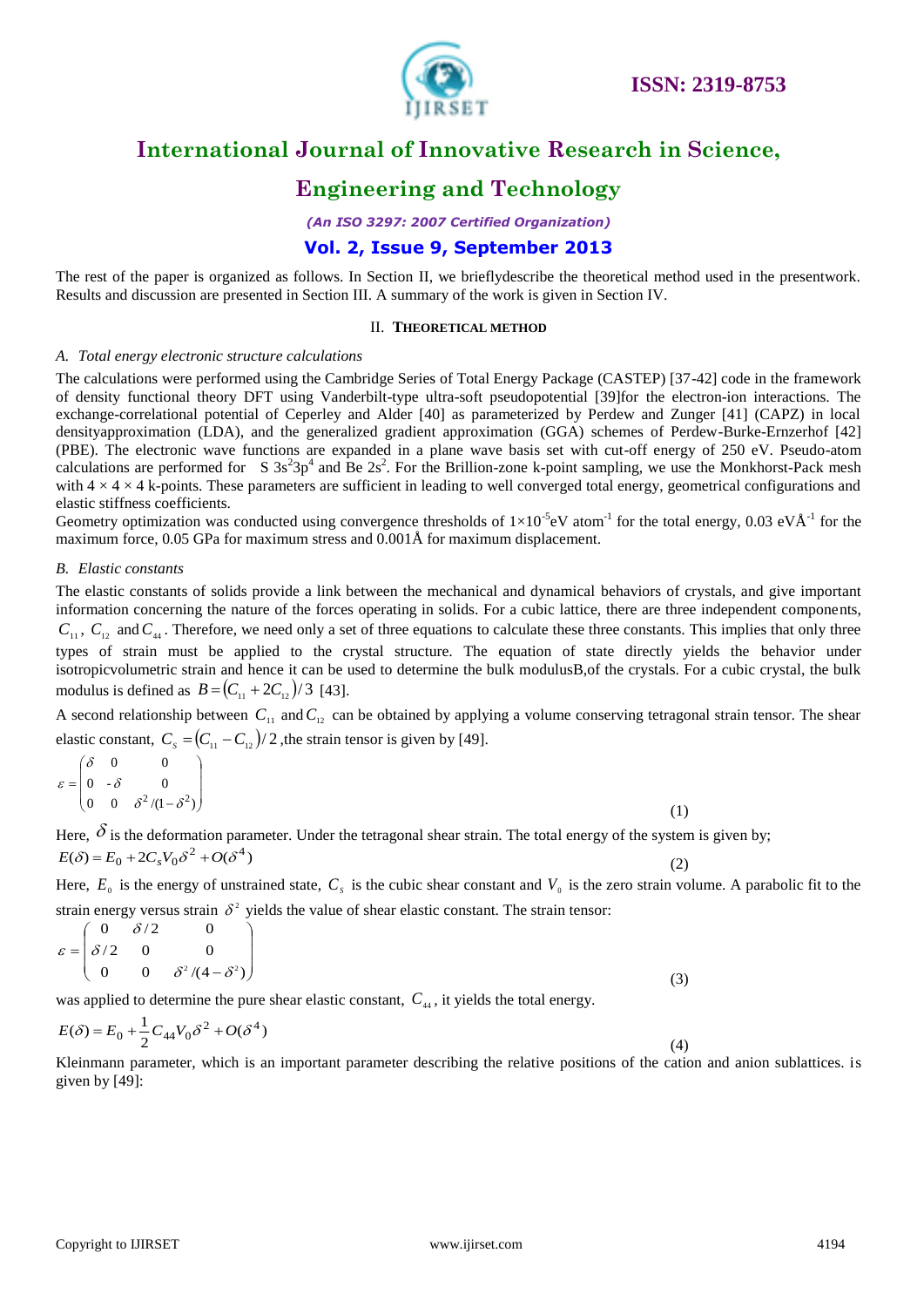### Copyright to IJIRSET [www.ijirset.com](http://www.ijirset.com/) 4195

# **International Journal of Innovative Research in Science,**

# **Engineering and Technology**

*(An ISO 3297: 2007 Certified Organization)* **Vol. 2, Issue 9, September 2013**

$$
\xi = \frac{C_{11} + 8C_{12}}{7C_{11} + 2C_{12}}
$$
\n(5)  
\nShear modulus is given by the expression;  
\n
$$
G = \frac{G_V + G_R}{2}
$$
\n(6)  
\nWhere  $G_R$  is Reuss modulus given by;  
\n
$$
G_R = \frac{5(C_{11} - C_{12})C_{44}}{4C_{44} + 3(C_{11} - C_{12})}
$$
\nand  $G_v$  the Voight modulus, is defined as;  
\n
$$
G_V = \frac{1}{5}(3C_{44} + C_{11} - C_{12})
$$
\n(8)

The Young modulus E and Poisson ratio  $\gamma$  are related to the hardness for polycrystalline materials and they are given by [8];

$$
E = \frac{9BG}{3B+G}
$$
  
and  

$$
\gamma = \frac{1}{2} \left( \frac{3B-E}{3B} \right)
$$
 (10)

### *C. Optical properties*

The study of the optical functions helps to give a better understanding of the electronic structure. One of such functions the complex dielectric function,  $\varepsilon(\omega) = \varepsilon_1(\omega) + i\varepsilon_2(\omega)$ . The imaginary part  $\varepsilon_2(\omega)$  is obtained from the momentum matrix elements between the occupied and the unoccupied electronic states and calculated directly using: [44]

$$
\varepsilon_2(\omega) = \frac{e^2 \hbar}{\pi m^2 \omega^2} \sum_{v,c} \int_{BZ} \left| M_{cv}(\kappa) \right|^2 \delta[\omega_{cv}(k) - \omega] d^3k
$$

In equation (11), the integral run over the first Brillion zone, the momentum dipole elements  $M_{\nu k}(k) = \langle u_{\nu} | e \nabla | u_{\nu} \rangle$ , where *e* is the potential vector defining the electric field, are matrix elements for direct transitions between valence-band  $u_{v_k}(r)$  and conduction-band  $u_{ck}(r)$  states corresponding to the transition energy  $\hbar \omega_{cv}(k) = E_{ck} - E_{vk}$ .

The real part  $\varepsilon_1(\varepsilon)$  of the frequency-dependent dielectric function can be derived from the imaginary part using the Kramers-Kronig relation:

$$
\varepsilon_1(\omega) = 1 + \frac{2}{\pi} p \int_0^\infty \frac{\omega' \varepsilon_2(\omega')}{\omega'^2 - \omega^2} d\omega' \tag{12}
$$

where P implies the principal value of the integral. Based on the knowledge of both real and imaginary parts of the frequency dependent dielectric function, we can calculate important optical functions such as the refractive index *n(ω)*,optical conductivity function  $\sigma$ , reflectivity, electron energy loss spectra and absorption coefficient using the following expression[44].  $1/2$  $1-\overline{1}$ 

$$
n(\omega) = \frac{1}{\sqrt{2}} \left[ \varepsilon_1(\omega)^2 + \varepsilon_2(\omega)^2 \right]^{1/2} + \varepsilon_1(\omega) \Big]^{1/2}
$$
\n
$$
k(\omega) = \frac{1}{\sqrt{2}} \left[ \varepsilon_1(\omega)^2 + \varepsilon_2(\omega)^2 \right]^{1/2} - \varepsilon_1(\omega) \Big]^{1/2}
$$
\n
$$
R(\omega) - \left| \frac{\tilde{n} - 1}{1/2} \right| - \left| \frac{(n - 1)^2 + k^2}{1/2} \right|^{1/2}
$$
\n(15)

$$
R(\omega) = \left| \frac{\tilde{n} - 1}{\tilde{n} + 1} \right| = \frac{(n - 1)^2 + k^2}{(n + 1)^2 + k^2}
$$
\n(15)

(11)



(8)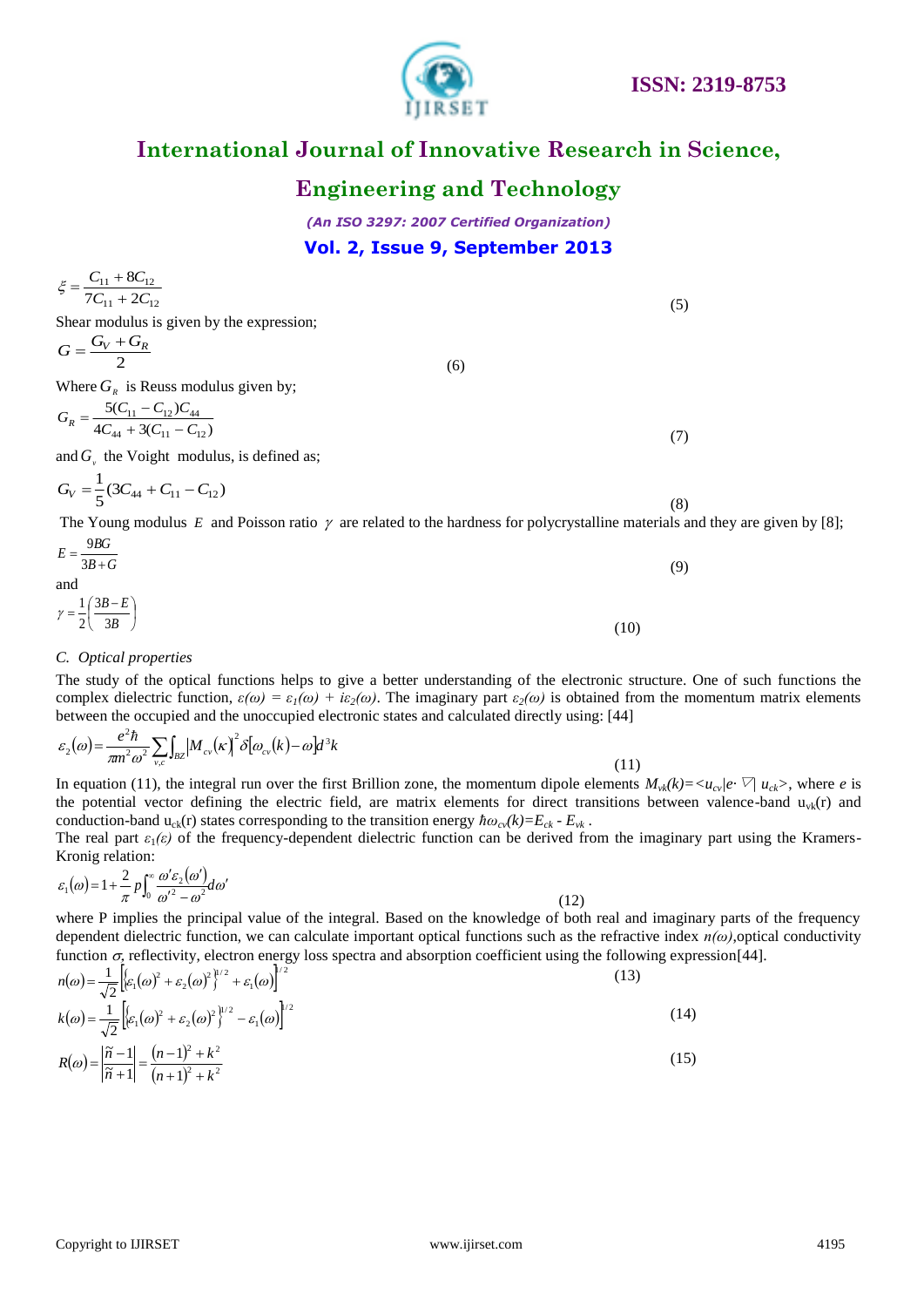

# **International Journal of Innovative Research in Science,**

# **Engineering and Technology**

*(An ISO 3297: 2007 Certified Organization)* **Vol. 2, Issue 9, September 2013**

$$
\alpha(\omega) = \frac{4\pi k(\omega)}{\lambda}
$$
\n
$$
\sigma(\omega) = \frac{2W_{c}h\omega}{\vec{E}_0}
$$
\n(15)

#### III. **RESULTS AND DISCUSSION**

### *A. Lattice constant and elastic properties*

$$
E(V) = E_0 + \frac{9V_0B_0}{16} \left\{ \left[ \left( \frac{V_0}{V} \right)^2 \hat{\vec{B}} - 1 \right]^3 B_0 + \left[ \left( \frac{V_0}{V} \right)^2 \hat{\vec{B}} - 1 \right]^2 \left[ 6 - 4 \left( \frac{V_0}{V} \right)^2 \right] \right\}
$$
\nand

\n
$$
(18)
$$

$$
P(V) = \frac{3B}{2} \left[ \left( \left( \frac{V_0}{V} \right) - \left( \frac{V_0}{V} \right)^{\frac{2}{3}} \right)^{\frac{7}{3}} \right] \left\{ 1 + \frac{3}{4} (B_0 \bigg( -4) \left[ \left( \left( \frac{V_0}{V} \right)^{\frac{2}{3}} - 1 \right) \right] \right\}
$$

#### TABLE (1)

### LATTICE CONSTANTS  $\,a\,$  (Å), bulk modulus B<sub>0</sub> (GPa) and elastic constants C<sub>ij</sub> of

#### ZB BeSAT ZERO PRESSURE WITHIN THE LDA AND GGA

|     | $\alpha(\omega) = \frac{\pi \alpha(\omega)}{2}$                                                               |                          |                                                                                                                                                                                                                                                            |                                                                                         |                                                                                                                                                                                                                                                                                                                                                                                                                                                                                                                                                                                                                                                                                                                                                                                                                                                                                                                                                                                                                                                                                                    | (10)                              |                                                            |
|-----|---------------------------------------------------------------------------------------------------------------|--------------------------|------------------------------------------------------------------------------------------------------------------------------------------------------------------------------------------------------------------------------------------------------------|-----------------------------------------------------------------------------------------|----------------------------------------------------------------------------------------------------------------------------------------------------------------------------------------------------------------------------------------------------------------------------------------------------------------------------------------------------------------------------------------------------------------------------------------------------------------------------------------------------------------------------------------------------------------------------------------------------------------------------------------------------------------------------------------------------------------------------------------------------------------------------------------------------------------------------------------------------------------------------------------------------------------------------------------------------------------------------------------------------------------------------------------------------------------------------------------------------|-----------------------------------|------------------------------------------------------------|
|     | $\sigma(\omega) = \frac{2W_{c} \hbar \omega}{\vec{E}_{0}^{2}}$                                                |                          |                                                                                                                                                                                                                                                            |                                                                                         |                                                                                                                                                                                                                                                                                                                                                                                                                                                                                                                                                                                                                                                                                                                                                                                                                                                                                                                                                                                                                                                                                                    | (17)                              |                                                            |
|     |                                                                                                               |                          | Where $W_{cv}$ is the transition probability per unit time.                                                                                                                                                                                                |                                                                                         |                                                                                                                                                                                                                                                                                                                                                                                                                                                                                                                                                                                                                                                                                                                                                                                                                                                                                                                                                                                                                                                                                                    |                                   |                                                            |
|     |                                                                                                               |                          |                                                                                                                                                                                                                                                            | <b>III. RESULTS AND DISCUSSION</b>                                                      |                                                                                                                                                                                                                                                                                                                                                                                                                                                                                                                                                                                                                                                                                                                                                                                                                                                                                                                                                                                                                                                                                                    |                                   |                                                            |
|     | A. Lattice constant and elastic properties                                                                    |                          |                                                                                                                                                                                                                                                            |                                                                                         |                                                                                                                                                                                                                                                                                                                                                                                                                                                                                                                                                                                                                                                                                                                                                                                                                                                                                                                                                                                                                                                                                                    |                                   |                                                            |
|     |                                                                                                               |                          |                                                                                                                                                                                                                                                            |                                                                                         | We make first-principles calculation to find the most stable structure of BeS, we set a series of different values of lattice constant<br>a and calculated the total energy E and the corresponding primitive cell volume V for the ZB BeS. By fitting the calculat<br>energy-volume (E-V) data to the three-order natural strain equation of states EOS [45, 46, 47]                                                                                                                                                                                                                                                                                                                                                                                                                                                                                                                                                                                                                                                                                                                              |                                   |                                                            |
|     |                                                                                                               |                          | $E(V) = E_0 + \frac{9V_0B_0}{16} \left\{ \left[ \left( \frac{V_0}{V} \right)^{\frac{2}{9}} - 1 \right]^3 B_0 + \left[ \left( \frac{V_0}{V} \right)^{\frac{2}{9}} - 1 \right]^2 \left[ 6 - 4 \left( \frac{V_0}{V} \right)^{\frac{2}{3}} \right] \right\}$   |                                                                                         |                                                                                                                                                                                                                                                                                                                                                                                                                                                                                                                                                                                                                                                                                                                                                                                                                                                                                                                                                                                                                                                                                                    | (18)                              |                                                            |
| and |                                                                                                               |                          |                                                                                                                                                                                                                                                            |                                                                                         |                                                                                                                                                                                                                                                                                                                                                                                                                                                                                                                                                                                                                                                                                                                                                                                                                                                                                                                                                                                                                                                                                                    |                                   |                                                            |
|     |                                                                                                               |                          | $P(V) = \frac{3B}{2} \left[ \left( \frac{V_0}{V} \right) - \left( \frac{V_0}{V} \right)^{\frac{5}{3}} \right]^{\frac{7}{3}} \left[ \left\{ 1 + \frac{3}{4} (B_0 \right) - 4 \right] \left[ \left( \frac{V_0}{V} \right)^{\frac{2}{3}} - 1 \right] \right]$ |                                                                                         |                                                                                                                                                                                                                                                                                                                                                                                                                                                                                                                                                                                                                                                                                                                                                                                                                                                                                                                                                                                                                                                                                                    | (19)                              |                                                            |
|     |                                                                                                               |                          |                                                                                                                                                                                                                                                            |                                                                                         | The structural properties are very important for understanding the solid properties from a microscopic point of view. The reas<br>for this is that the structural properties can provide detailed information about the essential features of inter-atomic binding for<br>in solids. Our calculated structural properties for ZB BeS at zero pressure are listed in table (1) along with the results of others.                                                                                                                                                                                                                                                                                                                                                                                                                                                                                                                                                                                                                                                                                    |                                   |                                                            |
|     |                                                                                                               |                          |                                                                                                                                                                                                                                                            | TABLE(1)                                                                                |                                                                                                                                                                                                                                                                                                                                                                                                                                                                                                                                                                                                                                                                                                                                                                                                                                                                                                                                                                                                                                                                                                    |                                   |                                                            |
|     |                                                                                                               |                          |                                                                                                                                                                                                                                                            |                                                                                         | LATTICE CONSTANTS $a(\AA)$ , BULK MODULUS $B_0$ (GPA) AND ELASTIC CONSTANTS $C_{ii}$ OF                                                                                                                                                                                                                                                                                                                                                                                                                                                                                                                                                                                                                                                                                                                                                                                                                                                                                                                                                                                                            |                                   |                                                            |
|     |                                                                                                               |                          |                                                                                                                                                                                                                                                            | ZB BeSAT ZERO PRESSURE WITHIN THE LDA AND GGA                                           |                                                                                                                                                                                                                                                                                                                                                                                                                                                                                                                                                                                                                                                                                                                                                                                                                                                                                                                                                                                                                                                                                                    |                                   |                                                            |
|     | <b>Method</b>                                                                                                 |                          | a                                                                                                                                                                                                                                                          | B                                                                                       | $C_{11}$                                                                                                                                                                                                                                                                                                                                                                                                                                                                                                                                                                                                                                                                                                                                                                                                                                                                                                                                                                                                                                                                                           | $C_{12}$                          | $C_{44}$                                                   |
|     | <b>This Works</b>                                                                                             | LDA                      | 4.831804<br>4.89                                                                                                                                                                                                                                           | 91.95807<br>92.50508                                                                    | 157.1363<br>156.4544                                                                                                                                                                                                                                                                                                                                                                                                                                                                                                                                                                                                                                                                                                                                                                                                                                                                                                                                                                                                                                                                               | 59.36895                          | 74.1274                                                    |
|     |                                                                                                               | <b>GGA</b><br><b>LDA</b> | $4.80A$ , $4.811B$ , $4.83C$ ,                                                                                                                                                                                                                             | $100.8A$ , 99.8 <sup>B</sup> , 93 <sup>C</sup>                                          | $167A$ , $165B$ , $157C$                                                                                                                                                                                                                                                                                                                                                                                                                                                                                                                                                                                                                                                                                                                                                                                                                                                                                                                                                                                                                                                                           | 60.53045<br>$68A$ , $68B$ , $61C$ | 82.43215<br>$105^{\text{A}}, 85^{\text{B}}, 97^{\text{C}}$ |
|     | <b>Other Works</b>                                                                                            | <b>GGA</b>               | $4.88^{E}$ , $4.88^{F}$ , $4.861^{J}$                                                                                                                                                                                                                      | $91.6^{E}$ , 93.1 <sup>F</sup> , 96.03 <sup>J</sup>                                     | $153.7^E$ , $158.2^F$ , $155.14^J$                                                                                                                                                                                                                                                                                                                                                                                                                                                                                                                                                                                                                                                                                                                                                                                                                                                                                                                                                                                                                                                                 | $60.6^E, 61.1^F, 61.45^J$         | $110.7A$ , 92.7 <sup>F</sup> , 81.6 <sup>J</sup>           |
|     | <b>Experimental</b>                                                                                           |                          | 4.87 <sup>D</sup>                                                                                                                                                                                                                                          |                                                                                         |                                                                                                                                                                                                                                                                                                                                                                                                                                                                                                                                                                                                                                                                                                                                                                                                                                                                                                                                                                                                                                                                                                    |                                   |                                                            |
|     |                                                                                                               |                          |                                                                                                                                                                                                                                                            |                                                                                         | <sup>A</sup> FROM REF. [30], <sup>B</sup> FROM REF. [28], FROM REF. [49], FROM REF. [48], FROM REF. [8], FROM REF. [12], FROM REF. [27]                                                                                                                                                                                                                                                                                                                                                                                                                                                                                                                                                                                                                                                                                                                                                                                                                                                                                                                                                            |                                   |                                                            |
|     | crystal are given by [21]<br>$C_{11}$ - $C_{12}$ $0$ , $C_{11}$ $0$ , $C_{44}$ $0$ , $C_{11}$ +2 $C_{12}$ $0$ |                          |                                                                                                                                                                                                                                                            | may be an estimate of the reliability and accuracy of our calculated elastic constants. | Table (2) shows the variation of the lattice constant a, elastic constants $C_{ij}$ , bulk modulus B, Young modulus E and Poisson ra<br>y with pressures P for BeS in the ZB structure within the $(2.A)$ LDA and $(2.B)$ GGA. It is well known that a cubic crystal such<br>zinc-blende structure has only three independent elastic constants, namely $C_{11}$ , $C_{12}$ and $C_{44}$ , which are reported to be related<br>the second-order change in the internal energy of a crystal under deformation. The mechanical stability criteria for a cul<br>Hence to investigate the stability of BeS we have calculated the elastic constants under hydrostatic pressure using the ab-ini<br>stress-strain relations, where the stress is calculated as a function of the strain with the internal coordinates optimized under ea<br>strain condition and the elastic constants are the derivates of the stress with respect to the strain. The bulk moduli from the to<br>energy minimization and from the elastic constants have nearly the same value, for both GGA and LDA approximations. T |                                   |                                                            |
|     |                                                                                                               |                          |                                                                                                                                                                                                                                                            |                                                                                         |                                                                                                                                                                                                                                                                                                                                                                                                                                                                                                                                                                                                                                                                                                                                                                                                                                                                                                                                                                                                                                                                                                    |                                   |                                                            |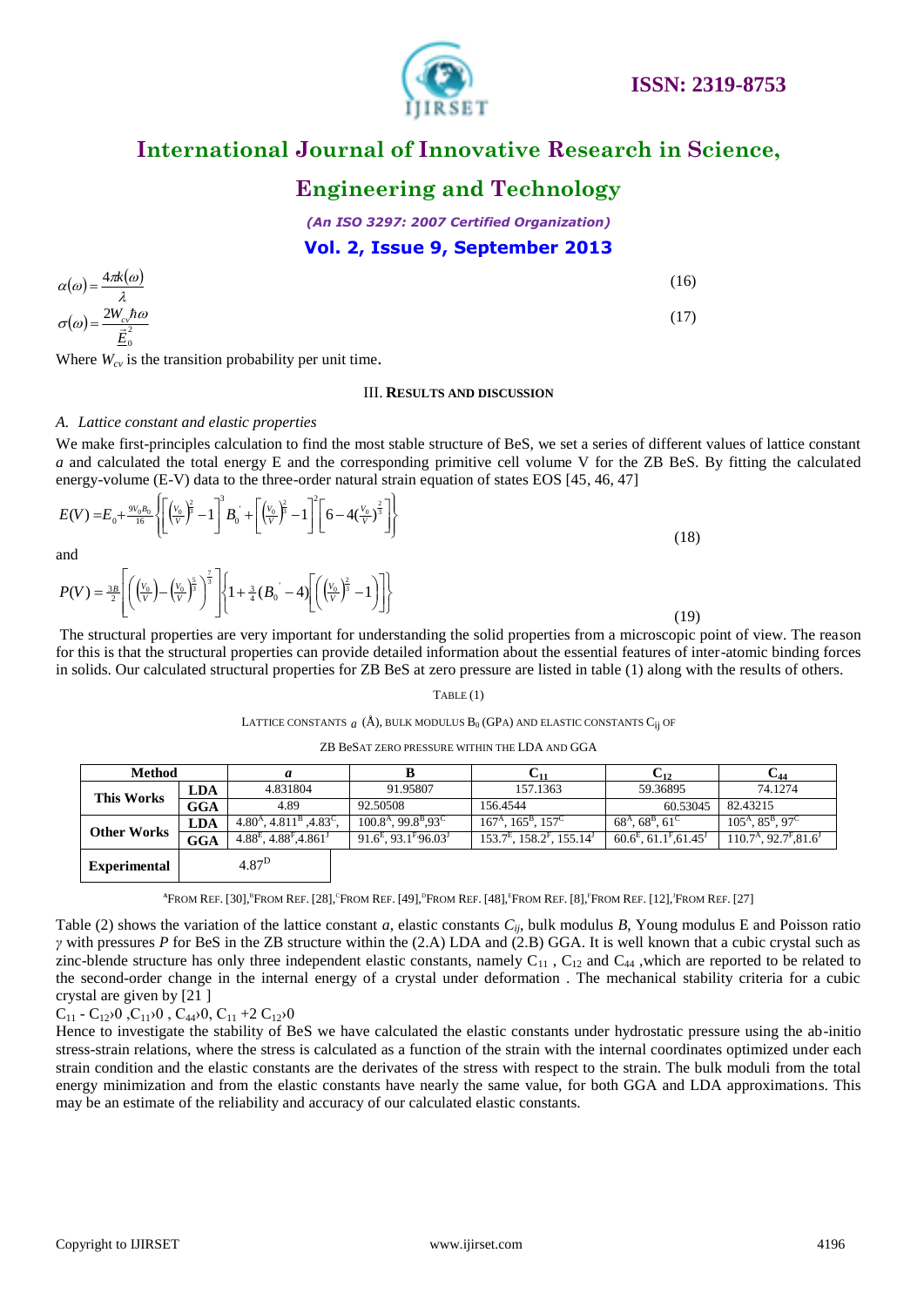

# **Engineering and Technology**

*(An ISO 3297: 2007 Certified Organization)*

### **Vol. 2, Issue 9, September 2013**

Furthermore, Young, s modulus E, rigidity modulus G<sub>r</sub>, and Poisson's ratio γcan be estimated from equations (9) and (10). Pressure is known to be a powerful tool to change the properties of a solid. One of the most straightforward ways to study theoretically the pressure effects is to perform the structural optimization, electronic, elastic and optical properties calculations at different hydrostatic pressures.

To study the pressure dependent behavior of the elastic properties of BeS , we mainly focused on the pressure below 100GPa and the calculated pressure dependent results of the LDA and GGA are shown in table 2.A and 2.B, respectively.

From the tables 2.A and 2.B, we can see that  $C_{11}$  and  $C_{12}$  vary significantly under different pressures in comparison with the variations of  $C_{44}$ . Moreover both  $C_{11}$  and  $C_{12}$  increase monotonically with pressure, whereas  $C_{44}$  increases slowly. It is clear from table 2 that the adiabatic bulk modulus B increases rapidly with increasing pressure and show a linear variation with pressure, whereas the Poisson ratio first increases and then decreases slowly. Agreement between the LDA and GGA results can be observed, although LDA underestimates the lattice constants and overestimates the lattice constant and overestimates the elastic constants, whereas GGA overestimates the lattice constant and underestimates the elastic constants. We clearly observe that the elastic constants  $C_{11}$ ,  $C_{12}$  and  $C_{44}$ , and bulk modulus B, linearly increase monotonously when pressure is enhanced. Table 2

THE VARIATION OF THE LATTICE CONSTANT *a* (Å), ELASTIC CONSTANTS CΠ (GPA), BULK MODULUS **B** (GPA), YOUNG MODULUS E AND POISSON RATIO Γ, WITH PRESSURES P (GPA) FOR BeS IN THE ZB STRUCTURE WITHIN THE (A) LDA AND (B) GGA.

| P   | a        | $U_{11}$ | $C_{12}$ | $\bf C_{44}$ | B        | E        |        |
|-----|----------|----------|----------|--------------|----------|----------|--------|
| 0   | 4.831804 | 157.1363 | 59.36895 | 74.1274      | 91.95807 | 124.5766 | 0.2742 |
| 10  | 4.690528 | 196.961  | 96.0328  | 92.95715     | 129.6755 | 134.0088 | 0.3278 |
| 20  | 4.584924 | 229.1231 | 126.3665 | 98.56825     | 160.6187 | 139.2837 | 0.3555 |
| 30  | 4.500248 | 265.1462 | 156.2441 | 99.3959      | 192.5448 | 149.281  | 0.3708 |
| 40  | 4.429042 | 296.1026 | 187.8049 | 105.2123     | 223.9041 | 150.3281 | 0.3881 |
| 50  | 4.366791 | 319.1665 | 213.4757 | 116.363      | 248.7059 | 148.0502 | 0.4008 |
| 60  | 4.312113 | 352.9496 | 240.6182 | 120.1343     | 278.062  | 157.8679 | 0.4054 |
| 70  | 4.263364 | 369.3895 | 268.8894 | 109.0575     | 302.3894 | 142.838  | 0.4213 |
| 80  | 4.219152 | 395.1533 | 285,7667 | 115.3862     | 331.7422 | 136.1679 | 0.4316 |
| 90  | 4.178801 | 434.032  | 323.3435 | 126.7219     | 360.2396 | 157.9443 | 0.4269 |
| 100 | 4.141724 | 461.2783 | 347.8166 | 133.2832     | 385.6372 | 162.237  | 0.4299 |

TABLE 2.B

| P        | A        | $\mathbf{C_{11}}$ | $C_{12}$ | $\bf{C_{44}}$ | B        | E        |        |
|----------|----------|-------------------|----------|---------------|----------|----------|--------|
| $\theta$ | 4.89     | 156.4544          | 60.53045 | 82.43215      | 92.50508 | 122.683  | 0.279  |
| 10       | 4.739438 | 191.4974          | 89.116   | 93.9908       | 123.2431 | 134.8953 | 0.3176 |
| 20       | 4.627548 | 226.6115          | 119.7126 | 101.7464      | 155.3455 | 143.8503 | 0.3457 |
| 30       | 4.538715 | 260.0247          | 150.4624 | 108.158       | 186.9832 | 149.7219 | 0.3665 |
| 40       | 4.464568 | 289.5924          | 178.1744 | 111.935       | 215.3137 | 153.8577 | 0.3809 |
| 50       | 4.400767 | 317.2145          | 208.8313 | 116.9015      | 244.959  | 151.4096 | 0.397  |
| 60       | 4.344707 | 351.8757          | 232.8057 | 118.617       | 272.4957 | 166.4808 | 0.3982 |
| 70       | 4.294649 | 375.6508          | 261.6176 | 120.6349      | 299.6286 | 160.8472 | 0.4105 |
| 80       | 4.249433 | 402.8401          | 287.7895 | 122.4598      | 326.1397 | 162.9929 | 0.4167 |
| 90       | 4.208    | 422.1865          | 316.1153 | 122.5435      | 351.4723 | 151.4872 | 0.4282 |
| 100      | 4.169904 | 451.6927          | 341.0651 | 122.2695      | 377.9409 | 158.2225 | 0.4302 |

### *B. Electronic properties*

For the ZB ofBeS, the calculated electronic band structure (left panel)and the totaldensity of state (TDOS) (right panel) along the various symmetry lines at 0 GPa and 60 GPaareillustrated in Figs.1(a) and 1(b), from which we can see that the top of valence band (VB) is at G-symmetry point and the bottom of conduction band (CB) is at X-symmetry point, which suggests that the ZB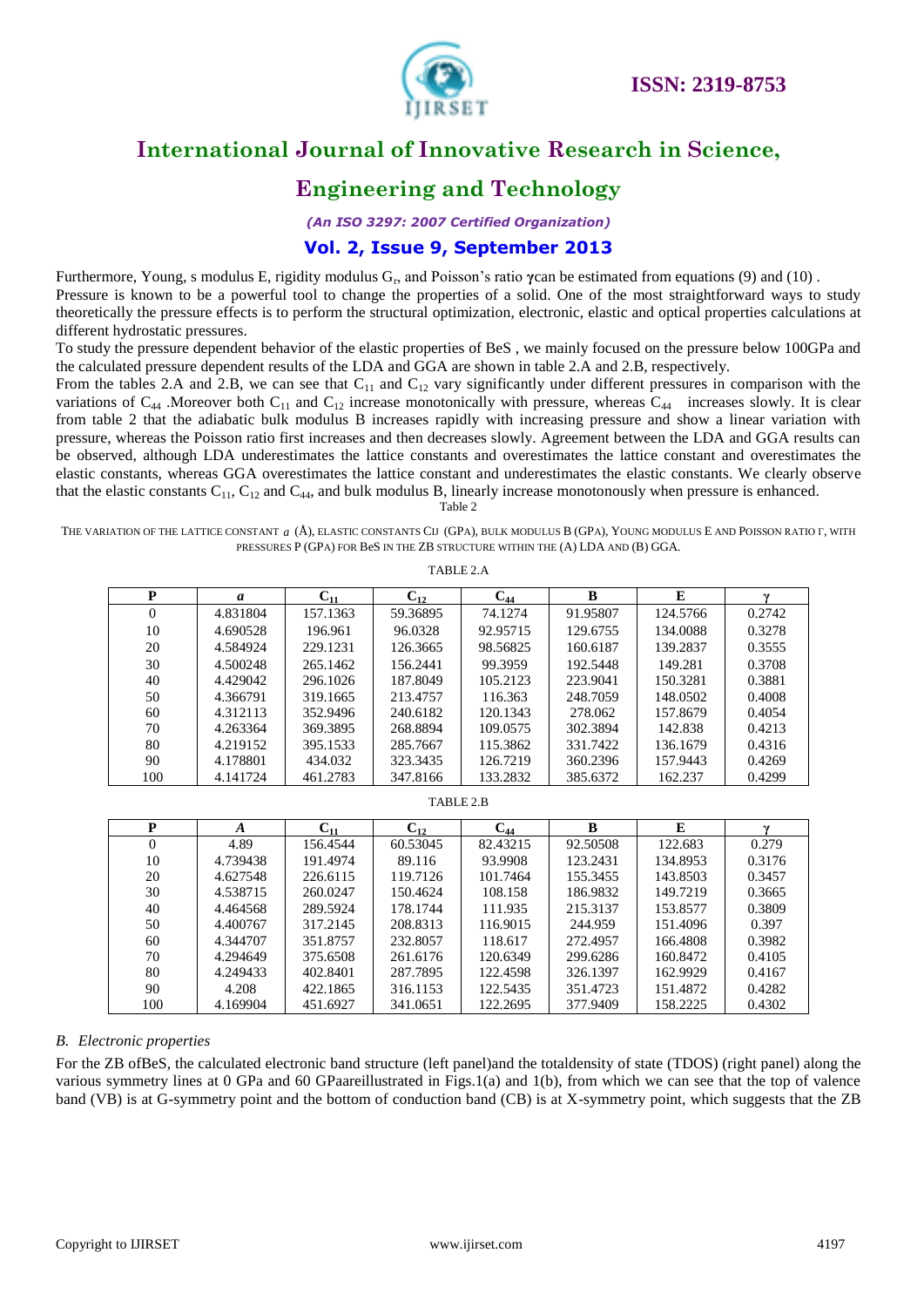

# **Engineering and Technology**

*(An ISO 3297: 2007 Certified Organization)*

### **Vol. 2, Issue 9, September 2013**

BeS has an indirect gap occurring between G and X points. Figure 1(a) shows that at 0 GPa, the indirect band gap (G<sub>V</sub> -  $X_C$ ) is 2.911eV, and the minimum direct gap  $(G_V - G_C)$  is 5.521eV. The direct and the indirect band gaps together with other theoretical results are present in Table 3. In addition, by comparing the TDOS diagram of Fig.1 (a) with that of Fig.1 (b), we can observe that the TDOS at the edges of the band gap decreases with pressure increasing and the valence band of the ZB BeS shifts upwards while the conduction band shifts downwards. It is also observed that the peaks descend with the pressure increasing but the bandwidths become broad, which implies that the electrons in those states are active under pressure.

| <b>Method</b> |           |           |             |
|---------------|-----------|-----------|-------------|
|               | $G_v-G_c$ | $G_v-L_c$ | $G_v - X_c$ |
| Present(LDA)  | 5.521     | 5.343     | 2.911       |
| Present(GGA)  | 5.457     | 5.838     | 3.041       |
| Others(LDA)   | 5.506     | 5.452     | 2.828       |
| (LDA)         | 5.440     | 5.365     | 2.912       |
| $(GGA)^2$     | 5.605     | 4.135     | 3.192       |
| $EV-GGA1$     | 6.061     | 6.108     | 4.241       |
| Exp.          |           |           | >5.5        |

TABLE 3

1-(REF.50) 2-(REF.12) 3-(REF.3)

The partial density of states (PDOS) of the ZB BeS at 0 GPa and 60 GPa have been plotted in Figs.2 (a) and 2(b), respectively, where the Fermi level is set to be 0 point. It is seen that at 0 GPa the peaks of PDOS decrease and extend to flat, which suggests that large hole effective masses and some unusual transport properties may be expected for the p-type semiconductor. For the PDOS at 60 GPa, it is observed that the peaks of Be 2s and S 3p increase and extend to high energies, while those of S 3s decreases. This can be understood as that the S 3p and the Be 2s electrons in those states are active under pressure because of the increase of overlap between the bonds and the changed hybridization. In addition, it is clear that the valence band is mainly composed of p electron while the conduction band is composed of the hybrid s and p electrons.

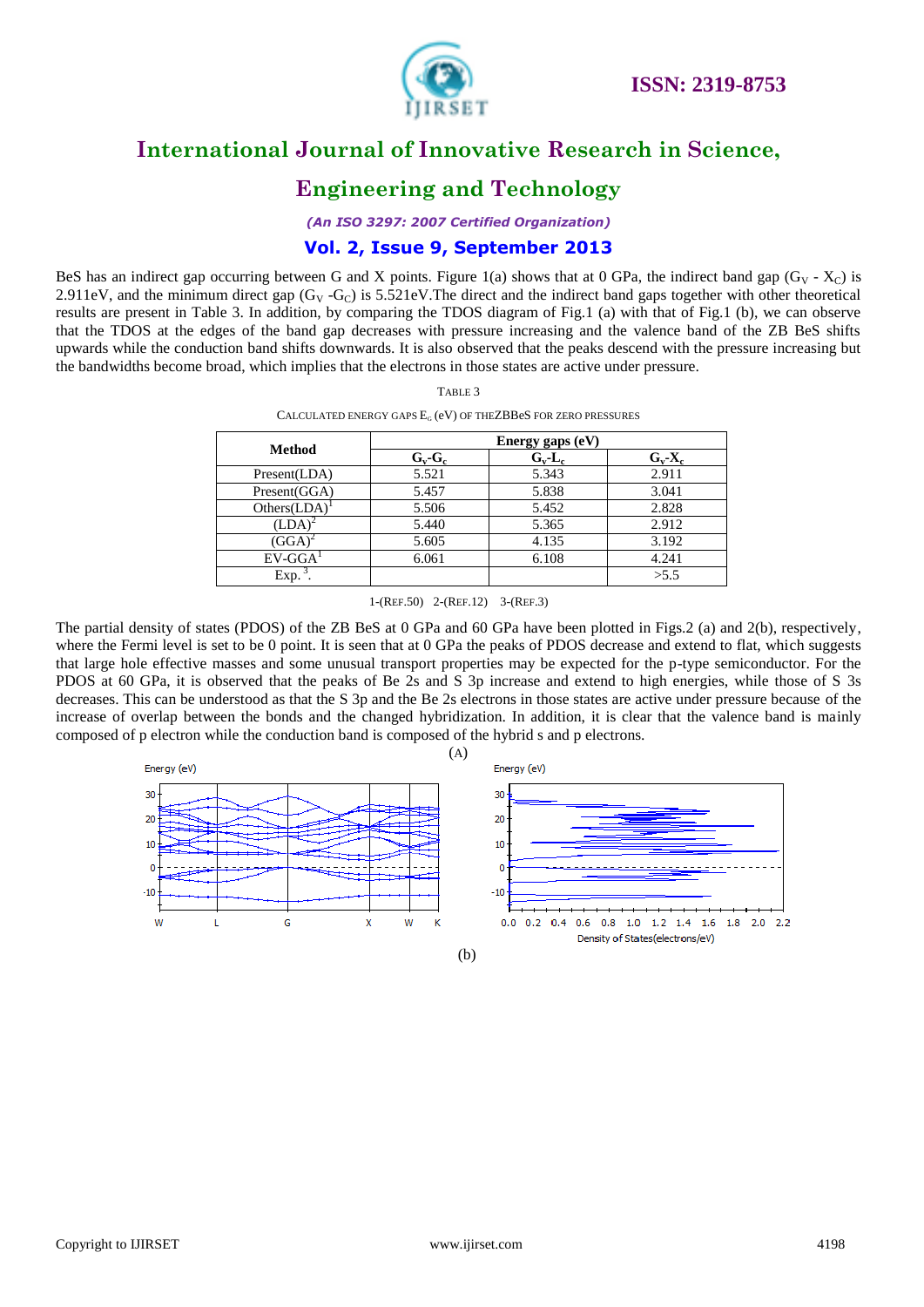

# **Engineering and Technology**

*(An ISO 3297: 2007 Certified Organization)* **Vol. 2, Issue 9, September 2013**



**Fig. 1** Band structure and total density of states (TDOS) for ZB –BeS (LDA) along principal symmetrydirections at 0 K (a) 0 GPa, (b) 60 GPa



*Fig. 2 Partial density of state (PDOS) of the ZB BeS(LDA)at 0 K: (a) 0 GPa, (b) 60 GPa*

### *C. Optical properties*

In the following, we tackle the frequency-dependentoptical properties of the ZB structured of BeS, and how external pressure influencesthe optical properties. The complex refractive indexNis generally defined as $N(\omega)=n(\omega)+ik(\omega)$ , where theimaginary  $partk(\omega)$  is related to the absorption coefficientby equation (16). The complex dielectric constantis also related to the complex refractive index  $bye(\omega)=\varepsilon_1(\varepsilon)+i\varepsilon_2(\omega)$ . And the reflectivity coefficient Ris related to the complex refractiveindex by equation (15). In the present work, the optical properties including dielectric function, absorption equation (16), reflectivity, refractive index, energy-loss function and optical conductivityequation (17) are calculated and analysed.

The absorption coefficient  $\alpha(\omega)$  and the reflectivity coefficient  $R(\omega)$  for the ZB structured of BeS at different pressures are shown in Fig. 3. It is not difficult to observed the existence of two remarkable peaksat about 10.13 and 15.23eV,and that there is almost no absorption at the lower energy region about from 0 to about4eV, This no absorption region means that the material is transparentfrom the partially ultra-violet to the visible lightarea because phonon energy at such range is just within the forbidden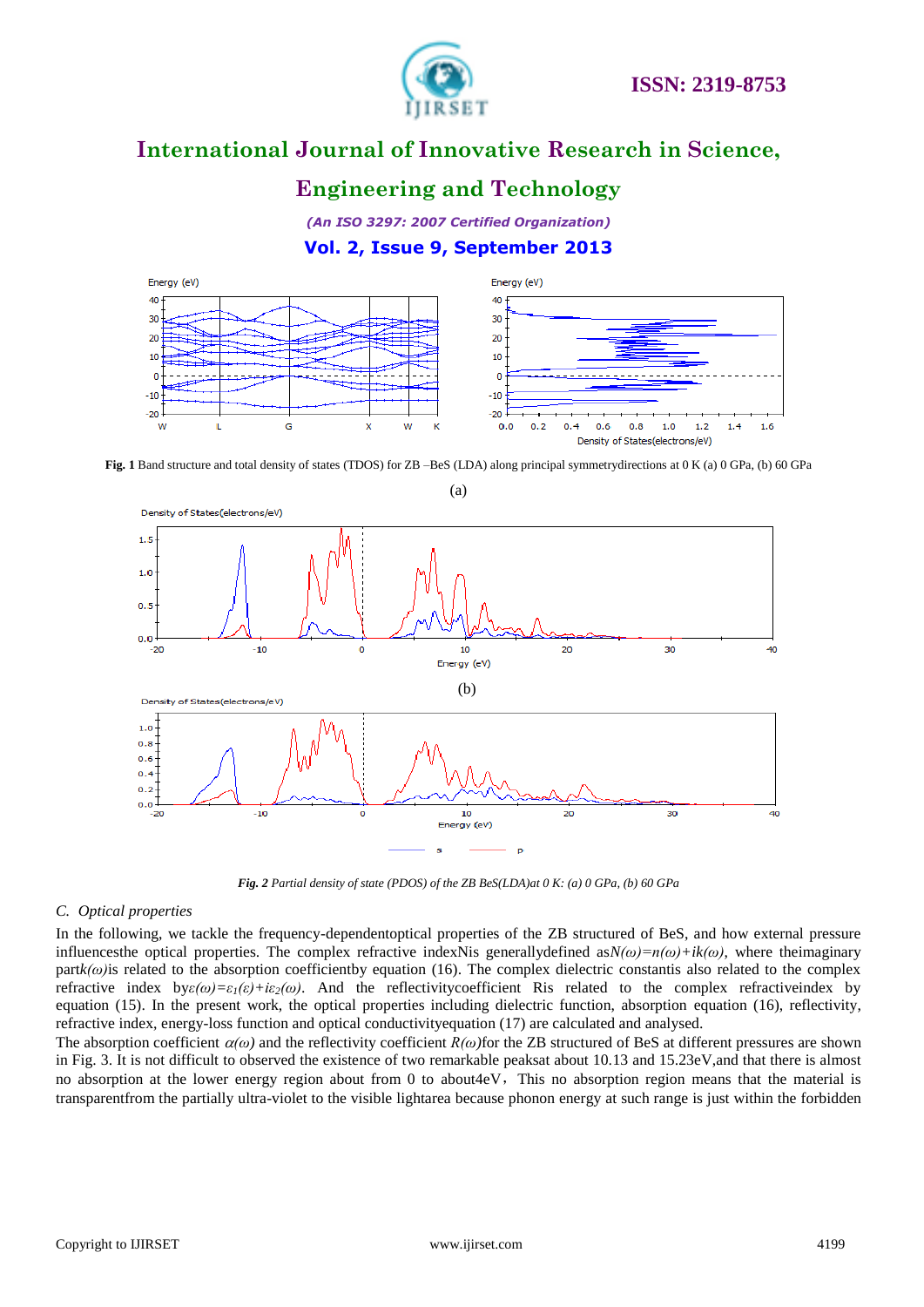

# **Engineering and Technology**

*(An ISO 3297: 2007 Certified Organization)*

### **Vol. 2, Issue 9, September 2013**

band. The absorption occurs about from4 to 32eV. This absorption region shifts slightly toward high-energy region and the positions of the peaks are as well move towards the higher energy direction with the increase of pressure. For the reflectivity curve, the first or strongest absorption peak takes place around 10.13eV. However, at high-energy region, where photon energy is larger than about 30 eV, the reflection is very weak and slowly goes to zero with increasing photon energy. Obviously, the corresponding relationship for absorption and reflectionspectra is that in the region where absorption is intense, the reflectivity is also larger. That means if a material can strongly absorb light in some regions, it can also effectively reflect light in the same regions. It is clear from Fig. 3, that the shape of the absorptioncoefficient curve is not sensitive to the pressure. However, the positions ofthe peaks are shifted towards lower wavelength.



**Fig. 3** The absorption and reflectivity curves of ZBBeS at a different external pressure calculatedwith LDA.

The electron energy-loss spectrum  $L(\omega)$  at normal (solid line) and external pressure (dash dot) are shown in Fig. 4.  $L(\omega)$ describes the energy loss of a fast electron traversing in a material. From Fig. 4, we can see that there are two prominent peaks in  $L(\omega)$  spectra which represent the characteristics associated with the plasma resonance. The positions of peaks in the  $L(\omega)$  spectra also indicatethe point of transition from metallic to dielectric material. Also there is a lossless region from 0 to about 8.0 eV. It can be noticed that just frequencies less than 8.0 eV can be transmitted in ZBBeS



**Fig. 4**The loss function curves forZBBeS with LDA at 0GPa(solidline) 60GPa (dashedline)and 90GPa (dottedline).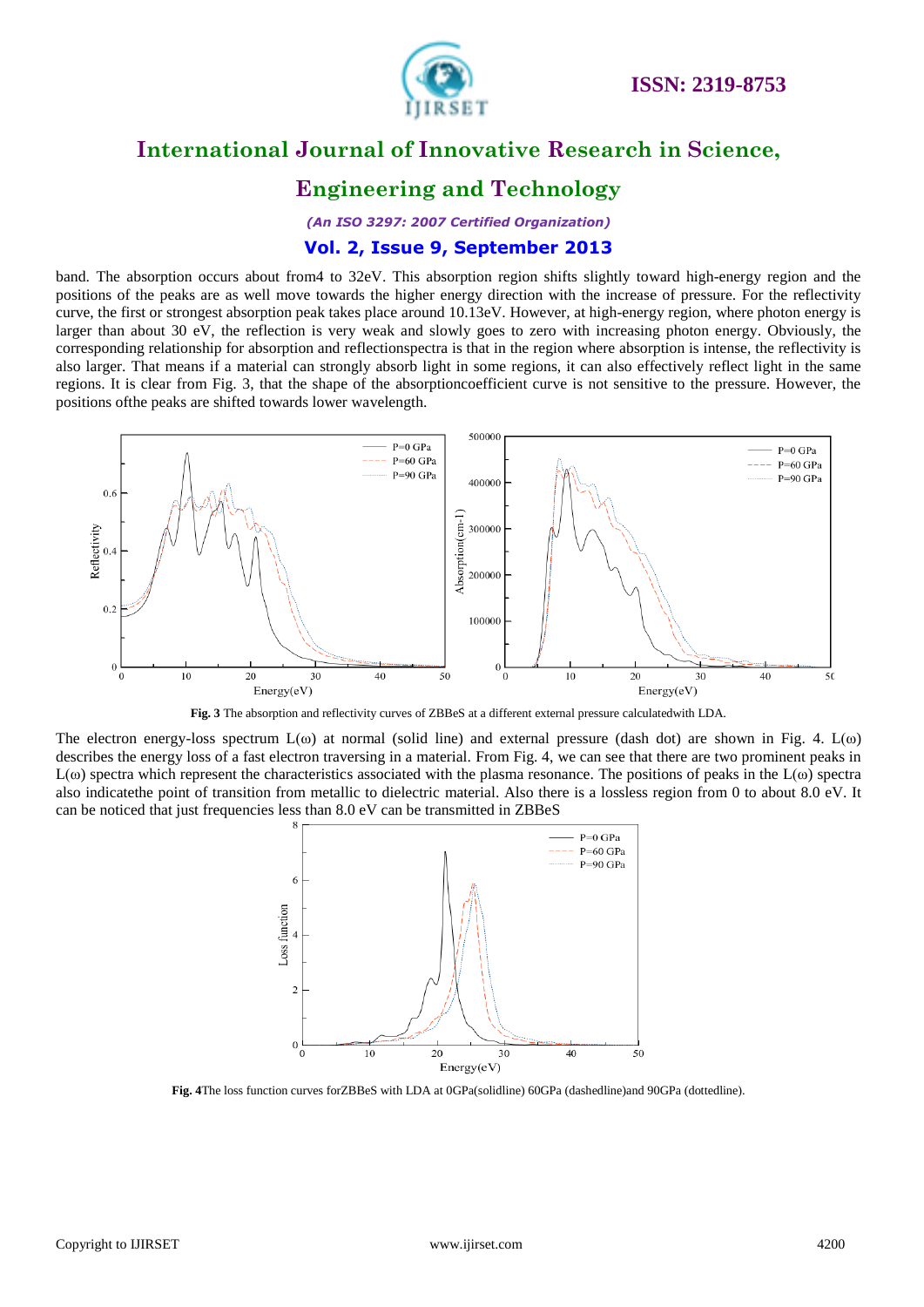

# **Engineering and Technology**

*(An ISO 3297: 2007 Certified Organization)*

### **Vol. 2, Issue 9, September 2013**

In Fig.5, we display the (a) dielectric and(b) conductivity function curves for photon energies ranging from 0 eV to 25eV at 0 GPa and 60 GPa separately. It can be seen that in the energy region larger than 20 eV, the values of the imaginary part are very small, while the real part changes very little. In Fig.5a, we display the dielectric function which reflects the band structure of the solid and information about its spectrum .In the real part curve at 0 GPa, there is an obvious peak at 5.54 eV, it is due to the direct interband transitions which originate from the top of the valence band at the L-point to the lowest conduction band. Subsequently, a sharp reduction comes. However, the highest peak in the real part curve decreases with increasing pressure. For the imaginary part of the dielectric function, there also exists such a similar descent, that is, the highest peak in imaginary part curve also decreases with increasing pressure. Many direct or indirect transitions may be found in the band structure with an energy corresponding to the same peak. Thus, the peak in imaginary part  $\varepsilon_2(\omega)$  does not correspond to a single interband transition.

In Fig.5b, we display the conductivity function curves. The optical conductivity of a semiconductor is the change in conductivity caused by illumination, either an increase or a decrease. The photoconductive effect is the physical basis of optoelectronic applications of semiconductors. The real part of complex optical conductivity ( $\sigma$ ) is shown in Fig.6b. The optical conductivity corresponding to the imaginary part of the dielectric function is also shown in Fig.6b. The real part of complex optical conductivity is zero when the energy is less than 4.3eV and greater than 22.12 eV. It reaches its maximum when energy is 6.58 eV. This is the result of transitions between bands according to the bands and the DOS.



Fig. 5 The real and imaginary part of the (a) dielectric and (b) conductivity function curves forZBBeS with LDA at 0GPaand60 GPa, respectively./

Finally, we study the influence of pressure on the complex refractive index among optical properties for the ZB BeS. In Fig.6, both the real and the imaginary parts of complex refractive index at different pressures are illustrated. It is clearly seen that in a high-energy region, where the frequency of photons is corresponding to the energy larger than 25 eV, the values of the imaginary part are very small, while the values of the real part change very little. This means that the absorption of the high frequency electromagnetic wave is very weak and the refractive index is almost constant in the high frequency region. In low energy region, where the photon energy is less than 5 eV,the imaginary part is almost zero and the real part is almost constant, which suggests that the optical absorption appears mostly in the ultra-violet region, and there are sharp peaks in the low energy area at about 6.85 eV and 9.10 eV, it can be seen that the pressure has little effect on the shape of the refractive index curve, however, the positions of the peaks shift toward higher energies as shown by the arrows in Fig.6.In conclusion, although the positionof these peaks is shifted under pressure, they are still ofthe same type as those at zero pressure.Moreover, the intensityof these main or global peaks is smaller but wider underpressure.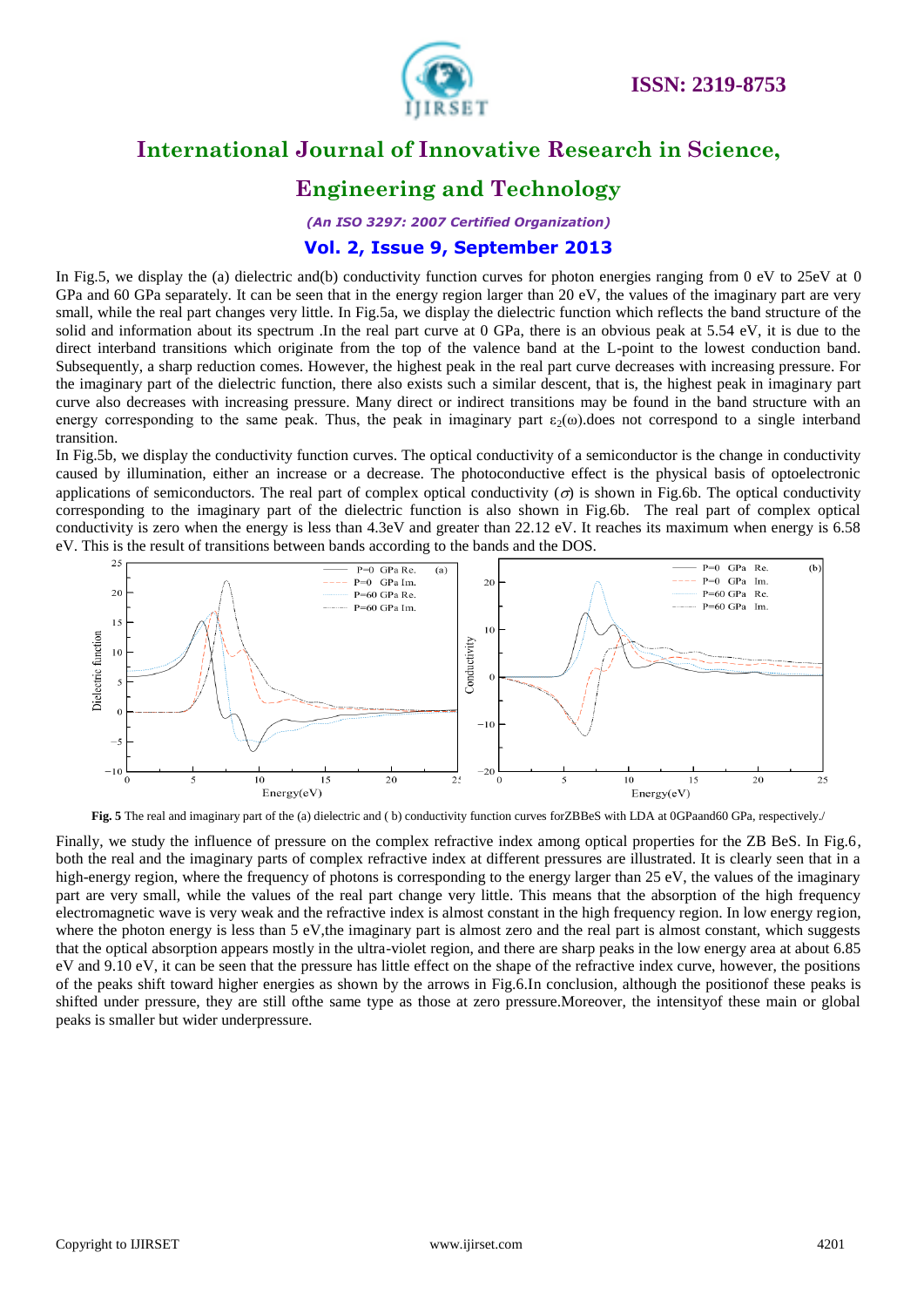

# **Engineering and Technology**

*(An ISO 3297: 2007 Certified Organization)* **Vol. 2, Issue 9, September 2013**



**Fig. 6**Real and imaginary refractive index curves at different external pressure conditions for ZBBeS calculated with LDA

#### IV.**CONCLUSIONS**

We present the structural, electronic, elastic and optical properties of ZB BeS within the LDA and GGA under pressure by abinitio pseudopotential density functional method. We found that the ZB structured BeS has indirect gap and the pressure dependence of energy gap has also been obtained. The present results of LDA agree reasonably with GGA calculations, and the properties at zero pressure are in good accordance with available experimental and theoretical values. An indirect band gap induced by the (G- X) transition is presented, with its value being 2.911 eV. The band calculations are comparable very well to available measurements. In addition, we revealed different behaviors of TDOS and PDOS of the ZB BeS under high pressure. The obtained optical parameters, including the dielectric constant, the electron energy loss function, the refractive, conductivity and the absorption indexes, suggest that the strong absorption spectrum appears mostly in the ultra-violet region, and the optical absorption decreases with photon energy in the high energy range.

#### **ACKNOWLEDGMENTS**

The author would like to thank Faculty of Science, School of Physics; Duhok University in carrying out computations on the Theoretical Physics Group (TPG) computers.

#### **REFERENCES**

- [1] B .Bouhafs, H .Aourag, M .Ferhat and M .Certier "Competition between the ionic and covalent character in the series of boron compounds BP, BAs, and BSb"J. Phys.:Condens. Matter 11, 5781 ,1999.
- [2] B .Bouhafs, H .Aourag, M .Ferhat and M .Certier, "Trends in band-gap pressure coefficients in boron compounds BP, BAs, and BSb"J. Phys.:Condens. Matter 12, 5655,2000.
- [3] W. M. Yim, J .P. Dismukes, E.J. Stofko and R.J. Poff " Synthesis and some properties of BeTe, BeSe and BeS"J. Phys. Chem. Solids 33, 501, 1972
- [4] W. Zachariasen. Z. Phys .Chem. (Leipzig) 119(1926)210;W. Zachariasen. Z. Phys .Chem. (Leipzig) 124, 440 ,1926.
- [5] C .Narayana, V.J. Nesamony, A.L. Ruoff. "Phase transformation of BeS and equation-of-state studies to 96 GPa"Phys. Rev. B 56, 14338,1997.
- [6] H .Luo, K .Chandehari, R.G. Green, A.L. Ruoff, S.S. Trailand, F.J. DiSalvo, et al. "Phase transformation of BeSe and BeTe to the NiAs structure at high pressure"Phys. Rev. B 52, 7058 1995
- [7] S. Faraji, A. Mokhtar, "Ab initio study of the stability and electronic properties of wurtzite and zinc-blende BeS nanowires" Phys. Lett. A 374, 3348,2010.
- 
- [8] F. El Haj Hassan ,H. Akbarzadeh"Ground state properties and structural phase transition of beryllium chalcogenides" Comput. Mater. Sci. 35, 423,2006 [9] Y. Li, Y.Y.W. Li, Y.M. Ma, T. Cui, G.T. Zou,"High-pressure phase transitions in NiAs-type compounds from first-principles calculations"Phys. Rev. B 81, 052101 ,2010.
- [10] Y.X. Cai, R. Xu,"Atomic mechanism of zinc-blende to NiAs high-pressure phase transition in BeTe"J. Phys.: Condens. Matter 20 , 485218. 2008.
- [11] A. Berghout, A. Zaoui, J. Hugel,"Fundamental state quantities and high-pressure phase transition in beryllium chalcogenides" J. Phys.: Condens. Matter 18, 10365.2006.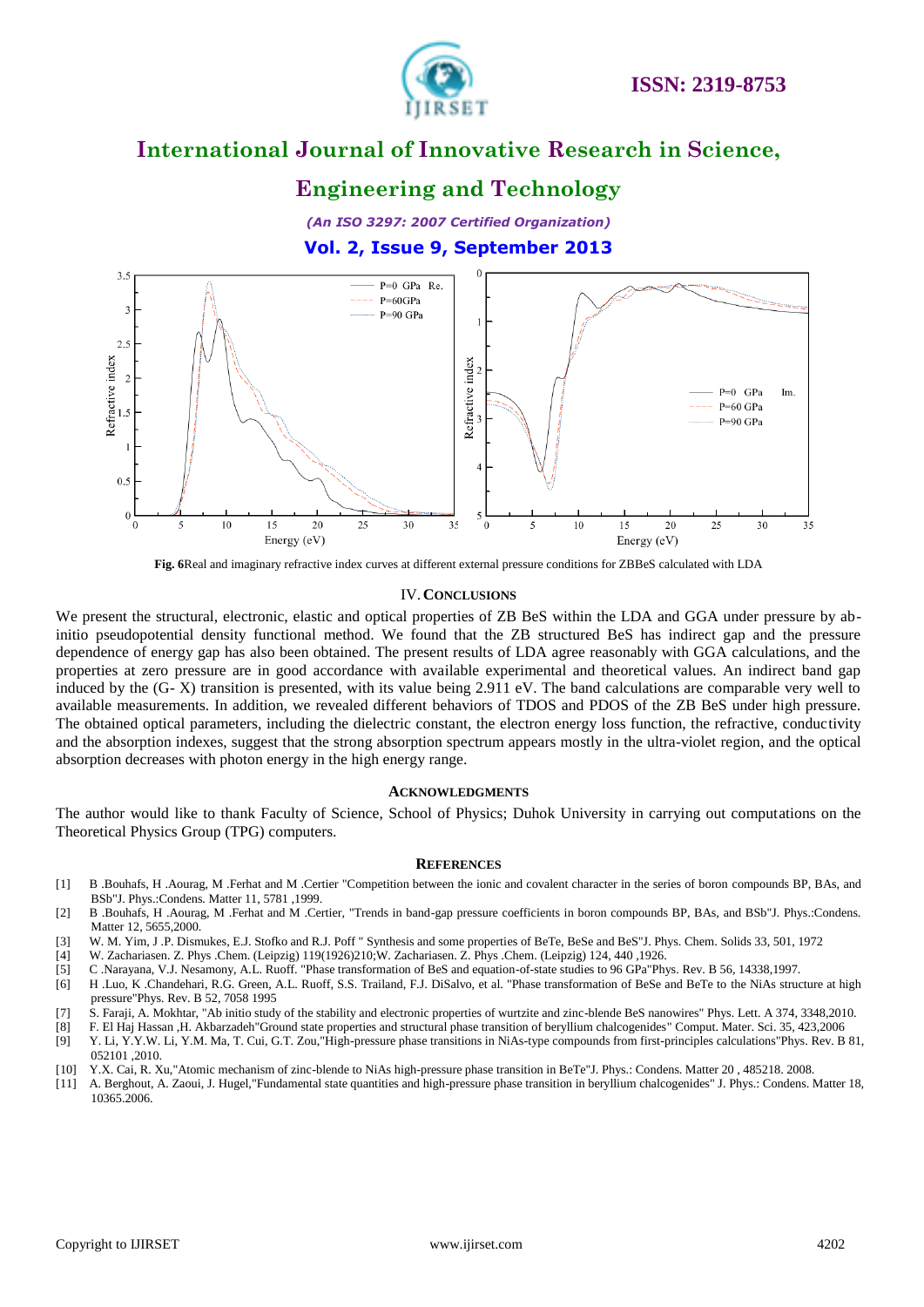

# **Engineering and Technology**

*(An ISO 3297: 2007 Certified Organization)*

### **Vol. 2, Issue 9, September 2013**

- [12] Lei Guo, [Ge Hu,](http://www.worldscientific.com/action/doSearch?action=runSearch&type=advanced&result=true&prevSearch=%2Bauthorsfield%3A(hu%2C+g)) [Shengtao Zhang,](http://www.worldscientific.com/action/doSearch?action=runSearch&type=advanced&result=true&prevSearch=%2Bauthorsfield%3A(zhang%2C+s)) [WenjiangFeng,](http://www.worldscientific.com/action/doSearch?action=runSearch&type=advanced&result=true&prevSearch=%2Bauthorsfield%3A(feng%2C+w)) [Zhipeng Zhang.](http://www.worldscientific.com/action/doSearch?action=runSearch&type=advanced&result=true&prevSearch=%2Bauthorsfield%3A(zhang%2C+z))" Structural, elastic, electronic and optical properties of beryllium chalcogenidesBeX  $(X = S, Se, Te)$  with zinc-blende structure" J. Alloy Compd. 561, 16, 2013.
- [13] D. Rached, M. Rabah, N. Benkhettou, R. Khenata, "First-principle study of structural, electronic and elastic properties of beryllium chalcogenidesBeS, BeSe and BeTe" Comput. Mater. Sci. 37, 292. 2006.
- [14] M. Gonza´ lez-Dı´az, P. Rodrı´guez-Herna´ ndez, A. Muñoz, "Elastic constants and electronic structure of beryllium chalcogenidesBeS, BeSe, and BeTefrom first-principles calculations" Phys. Rev. B 55, 14043.1997.
- [15] C.M.I. Okoye, Structural, electronic, and optical properties of beryllium monochalcogenides" Eur. Phys. J. B 39 , 5. 2004.
- [16] [Imad Khan,](http://www.worldscientific.com/action/doSearch?action=runSearch&type=advanced&result=true&prevSearch=%2Bauthorsfield%3A(khan%2C+imad)) Iftikhar Ahmad, [D. Zhang,](http://www.worldscientific.com/action/doSearch?action=runSearch&type=advanced&result=true&prevSearch=%2Bauthorsfield%3A(zhang%2C+d.)) H.A. Rahnamaye Aliabad, S. JalaliAsadabadi. ["Electronic and optical properties of mixed Be-chalcogenides"](http://www.sciencedirect.com/science/article/pii/S0022369712002648) Journal of Phys. and Chem. of Solids 74, 181 ,2013.
- [17] [N .Munjal,](http://www.worldscientific.com/action/doSearch?action=runSearch&type=advanced&result=true&prevSearch=%2Bauthorsfield%3A(munjal%2C+n)) V. Sharma, [G. Sharma,](http://www.worldscientific.com/action/doSearch?action=runSearch&type=advanced&result=true&prevSearch=%2Bauthorsfield%3A(sharma%2C+g)) [V. Vyas,](http://www.worldscientific.com/action/doSearch?action=runSearch&type=advanced&result=true&prevSearch=%2Bauthorsfield%3A(vyas%2C+v)) [B. K .Sharma,](http://www.worldscientific.com/action/doSearch?action=runSearch&type=advanced&result=true&prevSearch=%2Bauthorsfield%3A(sharma%2C+b+k)) J .E .Lowther. "Ab-initio study of the electronic and elastic properties of beryllium chalcogenidesBeX (X=S, Se and Te)" PhysicaScripta 84,035704.2011.
- [18] [Y. Huan,](http://www.worldscientific.com/action/doSearch?action=runSearch&type=advanced&result=true&prevSearch=%2Bauthorsfield%3A(huan%2C+yang)) [C. Jing,](http://www.worldscientific.com/action/doSearch?action=runSearch&type=advanced&result=true&prevSearch=%2Bauthorsfield%3A(jing%2C+chang)) [Li Zhe,](http://www.worldscientific.com/action/doSearch?action=runSearch&type=advanced&result=true&prevSearch=%2Bauthorsfield%3A(zhe%2C+li)) [C. Xiang-Rong.](http://www.worldscientific.com/action/doSearch?action=runSearch&type=advanced&result=true&prevSearch=%2Bauthorsfield%3A(xiang%5C-rong%2C+chen)) "Bottom of Form First-principles calculations for electronic and optical properties of the zinc-blende structured BeS compound under pressure"Chinese Physics B 18,4443. 2009.
- [19] K.B. Joshi, R.K. Pandya, R.K. Kothari, B.K. Sharma, "Electronic structure of BeTe and ZnTe"Phys. Status Solidi B 246, 1268.2009.
- [20] A. Berghout, A. Zaoui, J. "Hugel, Mechanical stability and deformation potential in beryllium chalcogenides"SuperlatticesMicrostruct. 44, 112,2008.
- [21] D. Heciri, L. Beldi, S. Drablia, H. Meradji, N.E. Derradji, "First-principles elastic constants and electronic structure of beryllium chalcogenidesBeS, BeSe and BeTe" Comput. Mater. Sci. 38, 609.2007.
- [22] Z. Mameri, A. Zaoui, A. Belabbes, M. Ferhat, Mater. "Pressure effects on the phonon modes in beryllium chalcogenides "Chem. Phys. 123,343. 2010.
- [23] V. Wagner, J.J. Liang, R. Kruse, S. Gundel, M. Keim, "Lattice Dynamics and Bond Polarity of Be-Chalcogenides A New Class of II-VI Materials ,Phys. Status Solidi B 215, 87,1999.
- [24] S. Doyen-Lang, O. Pages, L. Lang, J. Hugel, "Phonon Dispersion Curves of BeSe and BeTe"Phys. Status Solidi B 229, 563.2002.
- [25] V. Wagner, S. Gundel, J. Geurts, T. Gerhard, T. Litz, H.-J. Lugauer, F. Fisher, A. Waag, G. Landwehr, R. Kruse, C. Beker, U. Kuster, "Optical and acoustical phonon properties of BeTe"J. Cryst. Growth 184/185, 1067.1998.
- [26] F.J. Kong, G. Jiang, "Phase transition, elastic, thermodynamic properties of zinc-blend BeSe from first-principles"Physica B 404, 3935 ,2009.
- [27] [Chang Jing,](http://www.worldscientific.com/action/doSearch?action=runSearch&type=advanced&result=true&prevSearch=%2Bauthorsfield%3A(jing%2C+chang)) Chen Xiang-Rong, Zhang Wei, Zhu Jun."First-principles investigations on elastic and thermodynamic properties of zinc-blende structure BeS" Chinese Physics B 17, 1377 ,2008.
- [28] S. Saib, N. Bouarissa, "Ground-state and lattice dynamical properties of BeS in the zinc-blende and nickel arsenide phases"Solid State Sci. 12, 563. 2010. [29] P.S. Yadav, R.K. Yadav, S. Agrawal, B.K. Agrawal, "Ab initio study of electronic and optical properties of Be-chalcogenides in GW
- approximation"Physica E 36, 79,2007.
- [30] R. Khenata, A. Bouhemadou, M. Hichour, H. Baltache, "Elastic and optical properties of BeS, BeSe and BeTe under pressure"Solid-State Electronics. 50, 1382,2006.
- [31] M. Ameri, D. Rached, M. Rabah, F. El Haj Hassan, R. Khenata, M. Doui-Aici, "First principles study of structural and electronic properties of BexZn1–xS and Bex Zn1–xTealloys"Phys. Status Solidi B 245, 106 ,2008.
- [32] F. El Haj Hassan, "First-principles calculations on the origins of the gap bowing in BeSxSe1-x, BeSxTe1-x and BeSexTe1-x alloys"Phys. Status Solidi B 242, 909,2005.
- [33] S. Kumar, Tarun K. Maurya, S. Auluck," Electronic and optical properties of ordered BexZn1−xSe alloys by the FPLAPW method" J. Phys.: Condens. Matter 20, 075205 ,2008.
- [34] S. Kumar, Tarun K. Maurya, S. Auluck, :" Optical properties and critical points of BexZn1-xSe alloys "J. Alloy Compd. 480, 717,2009.
- [35] S. Abdi-Ben Nasrallah, S. Ben Afia, H. Belmabrouk,"Optoelectronic properties of zinc blende ZnSSe and ZnBeTe alloys" Eur. Phys. J. B 43,3,2005.
- [36] A. Muñoz, P. Rodrı´guez-Herna´ ndez, A. Mujica, "Ground-state properties and high-pressure phase of beryllium chalcogenidesBeSe, BeTe, and BeS"Phys. Rev. B 54, 11861,1996.
- [37] S. J. Clark, Matthew D. SegallII, Chris J. PickardII, Phil J. HasnipIII, Matt I. J. ProbertIV, Keith RefsonV and Mike C. PayneII and Mike C. PayneII "First principles methods using CASTEP"Z. Kristallogr. 220, 567,2005.
- [38] M.C. Payne, M.P. Teter, D.C. Allan, T.A. Arias, J.D. Joannopoulos, "Iterative minimization techniques for ab initio total-energy calculations: molecular dynamics and conjugate gradients"Rev. Mod. Phys.64, 1045,1992.
- [39] D. Vanderbiltm"Soft self-consistent pseudopotentials in a generalized eigenvalue formalism"Phys. Rev. B 41, 7892.1990.
- [40] D.M. Ceperly, B.J. Alder, "Ground State of the Electron Gas by a Stochastic Method"Phys. Rev. Lett. 45, 566,1980.
- [41] J.P. Perdew, A. Zunger, "Self-interaction correction to density-functional approximations for many-electron systems"Phys. Rev. B 23, 5048,1981.
- [42] J.P.Perdew, K. Burke, M. Ernzerhof, "Generalized GradientApproximation Made Simple"Phys. Rev. Lett. 77,3865., 1996.
- [43] E .Schreiber, OL .Anderson, N .Soga. "Elastic constants and their measurement". New York: McGraw-Hill; 1973.
- [44] C. Amrosch-Draxl, J.O.Sofo Linear optical properties of solids within the full-potential linearized augmented planewave method. omput. Phys. Commun. 175,1,2006.
- [45] F. Birch," Finite Elastic Strain of Cubic Crystals"Phys. Rev. 71, 809 1947.
- [46] B.H.Elias,N.S.Saadi, "First Principle Pseudopotential Study of Zinc Blend to Rock Salt Phase Transition in ZnS"International Journal of Scientific & Engineering Research,, 4,2,1,2013.
- [47] B.H.Elias, "Elastic and Electronic Properties and the (B3-B1) Phase Transition of ZnO"International Journal of Scientific & Engineering Research,.4,5,295,2013.
- [48] N. Victor Jaya, in: Proceedings of the IV National conference on High Pressure Science and Technology, Scp. 11-13, IGCAR, Kalpakkam, India, 1997.
- [49] S. Laref ,A. Laref, "Thermal properties of BeX (X = S, Se and Te) compounds fromab initio quasi-harmonic method" Comput. Mater. Sci.51,135, 2012.